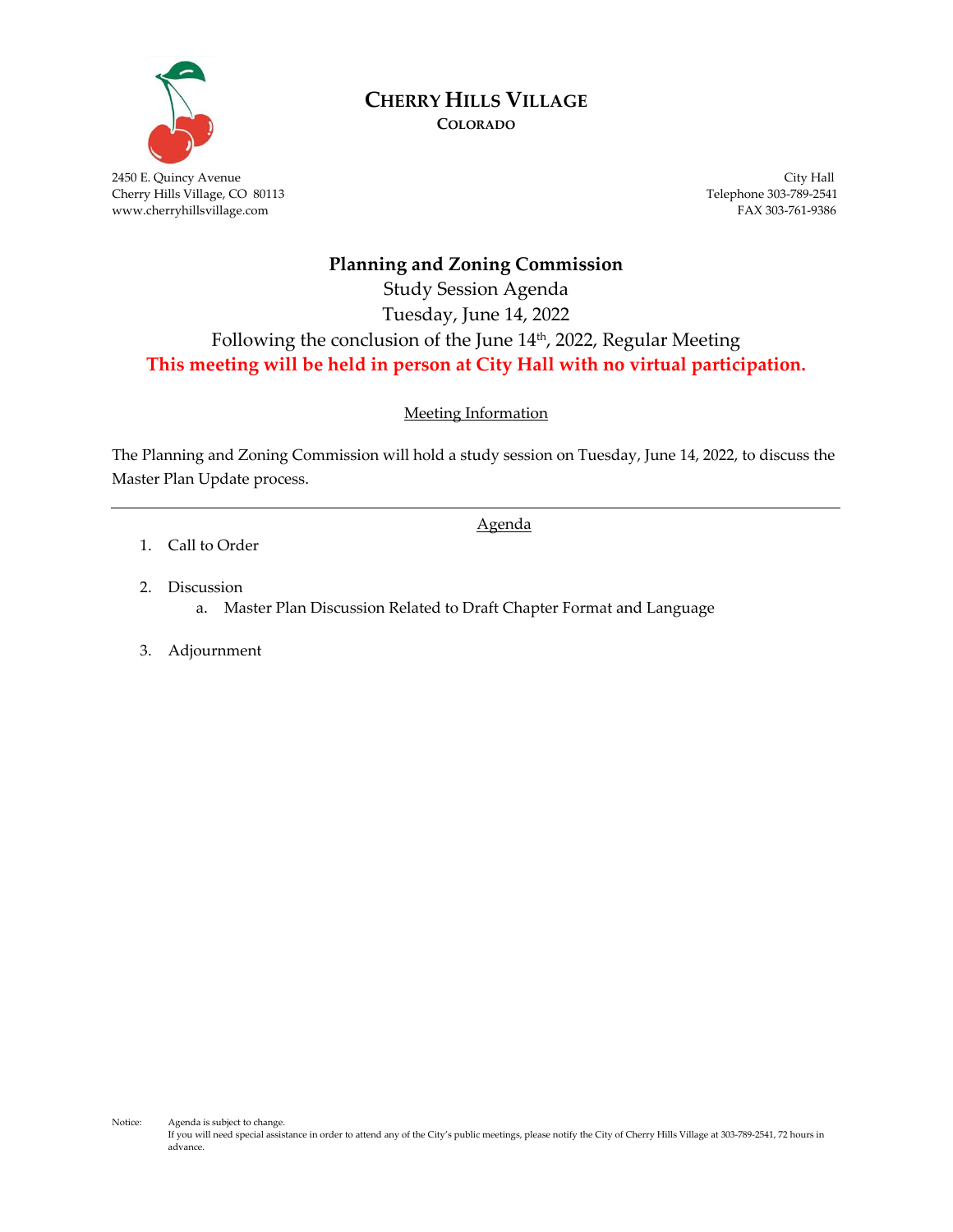#### **MEMORANDUM**

#### **TO:** CHAIR LUCAS AND MEMBERS OF THE PLANNING AND ZONING **COMMISSION**

#### **FROM:** PAUL WORKMAN, PLANNING MANAGER

**SUBJECT:** STUDY SESSION – MASTER PLAN

**DATE:** JUNE 14, 2022

#### **I. ISSUE:**

Master Plan study session.

#### **II. BACKGROUND:**

The Planning and Zoning Commission (Commission) last discussed the Master Plan update at the April 12, 2022, meeting. At that meeting the Commission discussed the feedback from the open house and CAT meetings that were held in March. The Commission also approved the general hierarchy of the document and general table of contents.

#### **III. DISCUSSION:**

During the study session the Commission can expect to discuss the initial draft guiding principles, draft goals, and draft action language for all of the chapters. **NOTE**: this language is still in rough draft form. There will be opportunities for wordsmithing and specific phrasing later. At this time, the project team is looking for feedback on things like:

- The topics that have general support based on public outreach are addressed in the language.
- The topics that did not have general support based on public outreach are not in the language.
- There are glaring omissions from the language.
- Certain actions should be goals.

#### **IV. PUBLIC NOTICE AND COMMENT:**

Not Applicable

#### **V. RECOMMENDED MOTION:**

Not applicable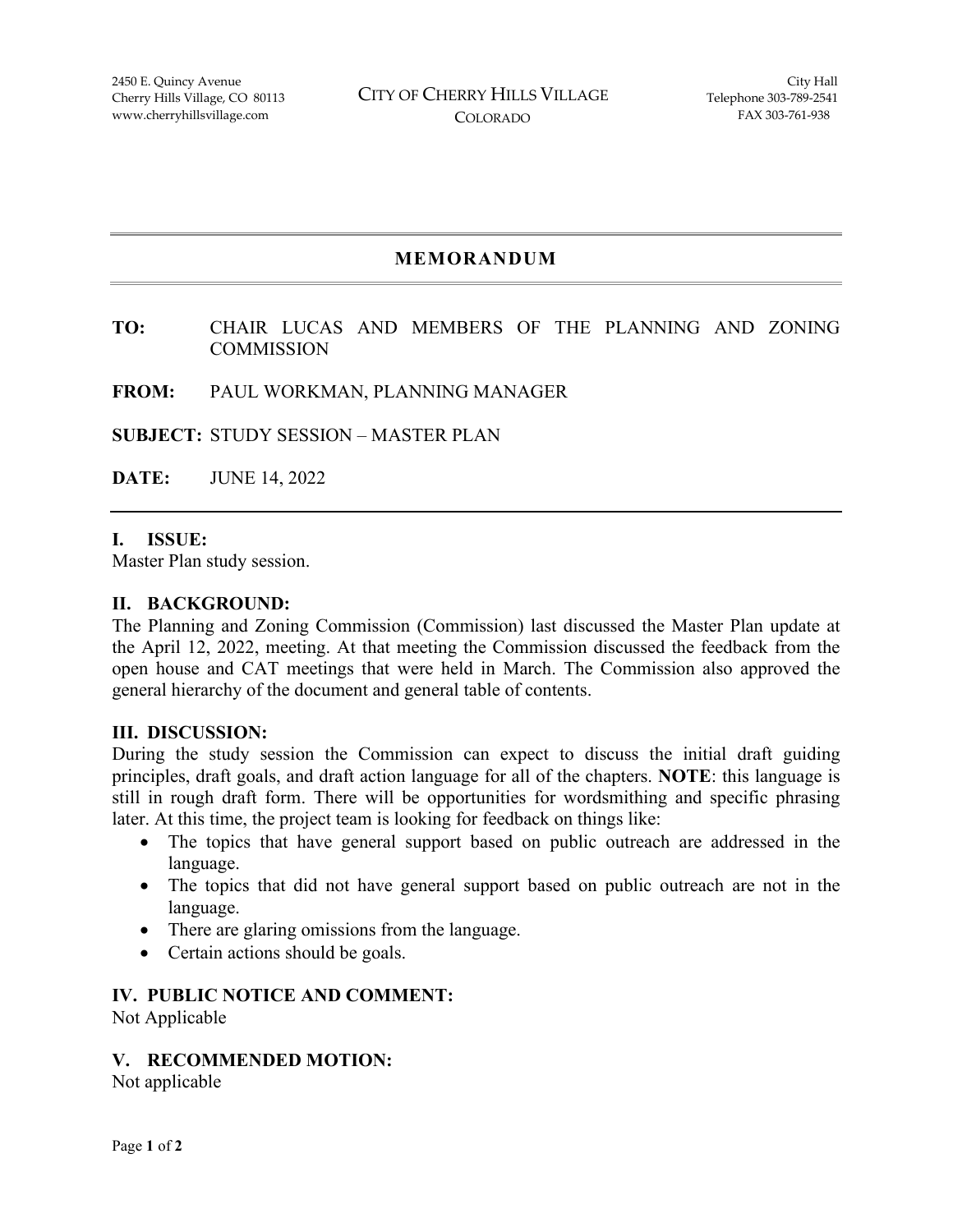## **CHERRY HILLS VILLAGE COLORADO**

#### **VI. EXHIBIT(S):**

Exhibit A – Draft Guiding Principles, Draft Goals, and Draft Actions for each Chapter.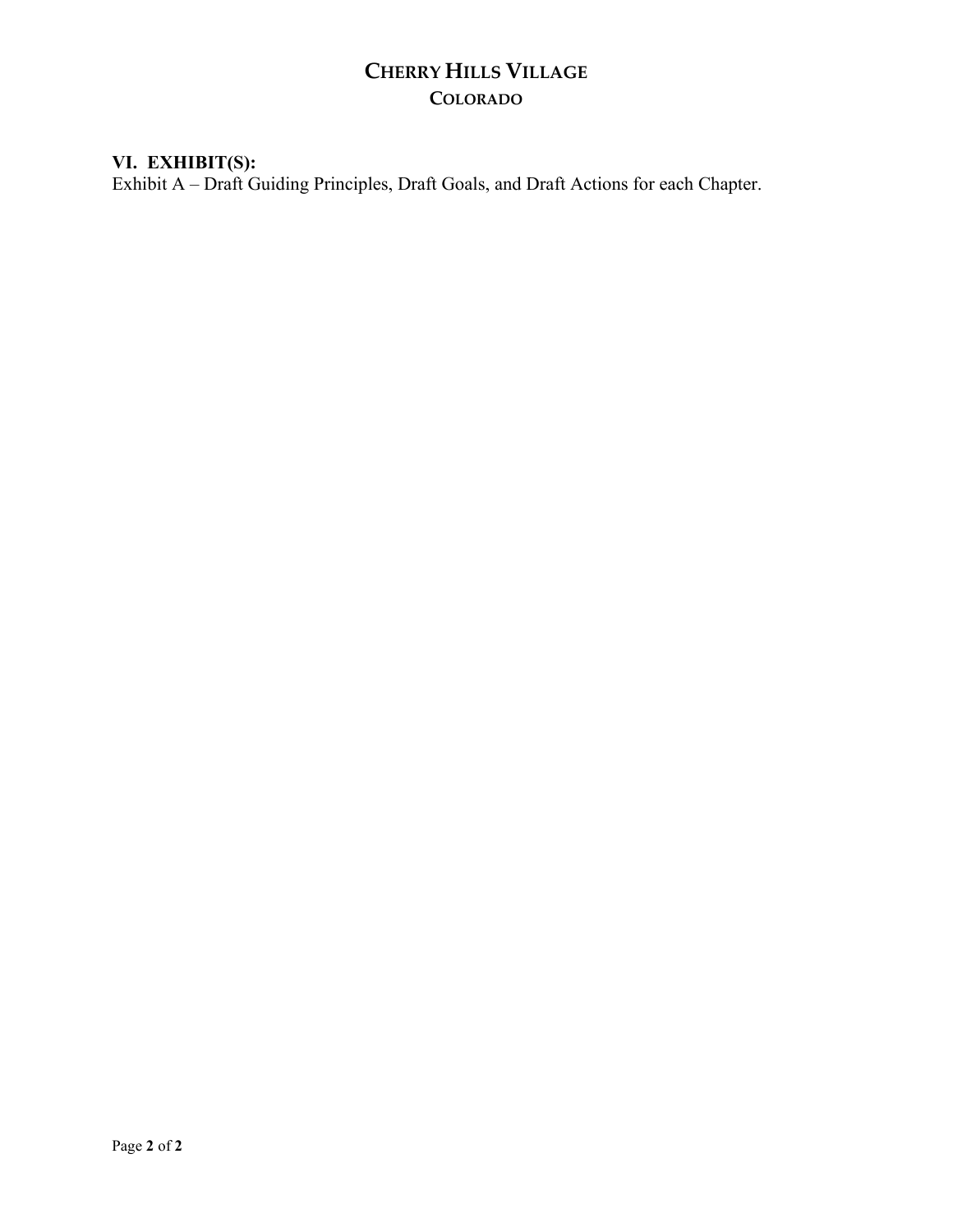# **Cherry Hills Village**

**MASTER PLAN UPDATE WWW.CHVILLAGEVISION.COM**



**Exhibit A**

## **DRAFT OUTLINE OF CONTENT FOR MASTER PLAN DOCUMENT JUNE 10, 2022**

**Definitions of Terms**

# **Hierarchy**

**U** Vision Guiding Principles Goals **Actions** 

## **Guiding Principles**

A guiding principle reflects the community's overarching vision or future status for each chapter of the Master Plan, and typically includes the word "should". Guiding principles are the broadest statements and generally not specific. An example of a guiding principle for the Community Character chapter is the following:

"The enhancement and improvement of public and private areas of the Village, including streets, streetscapes, trails and open spaces, should emphasize a pastoral, safe, serene, and open character."

#### **Goals**

A goal is a qualitative statement of desired direction or future condition(s). Goals read like directives to the community at-large and typically start with the word "To". Goals should be carefully crafted to ensure that they are achievable. Goals are the first layer below a guiding principle. An example of a goal for the Parks, Trails, and Open Space chapter may be "To maintain interconnected systems of trails, open lands, and natural areas using a variety of conservation methods."

## **Actions**

Actions summarize recommended initiatives that the City should pursue to achieve the goals identified in each chapter of the Master Plan. Some goals may have many actions and some goals may have only a few actions. An example of an action for the Sustainability chapter may be "Create additional incentives to encourage residents to install composting facilities on their properties."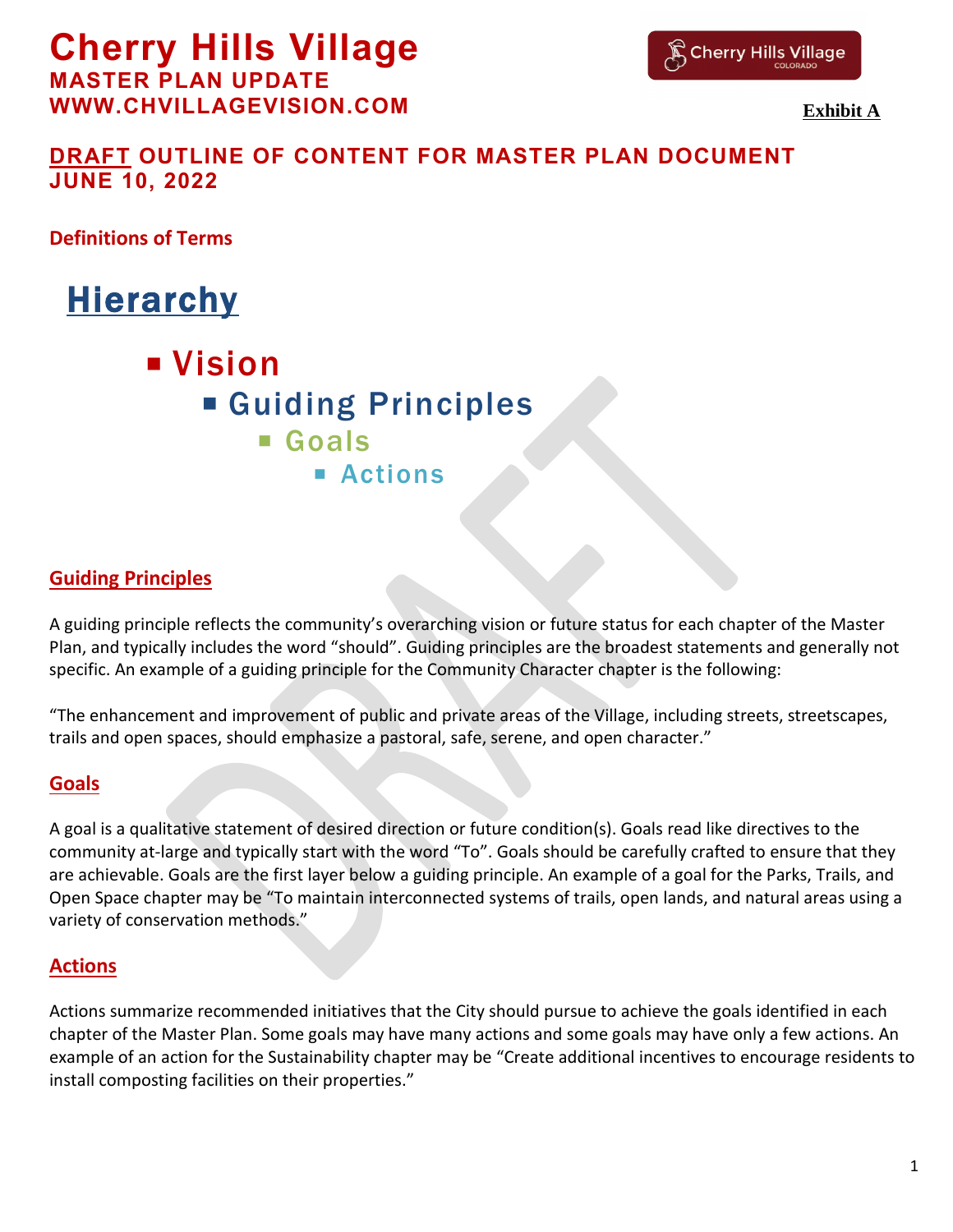Actions can be assigned to general categories, such as:

- Regulations (e.g., code changes)
- Plan development / revisions
- Public / capital improvements
- Policy changes / updates
- Programs
- Coordination and Partnerships
- Financial mechanisms

#### NOTE:

At this stage of the process, the draft Goals and Actions are inevitably in various states of "draft". There will be many changes from the language below in order to arrive at the final language that goes into the Master Plan. These changes will include the removal of some of the language in this draft and the addition of language that is not included in this draft. That is to be expected.

| <b>First Draft</b>          |                 | <b>Final Draft</b> |
|-----------------------------|-----------------|--------------------|
|                             |                 |                    |
| Some Goals/Actions Are Here | Others are Here |                    |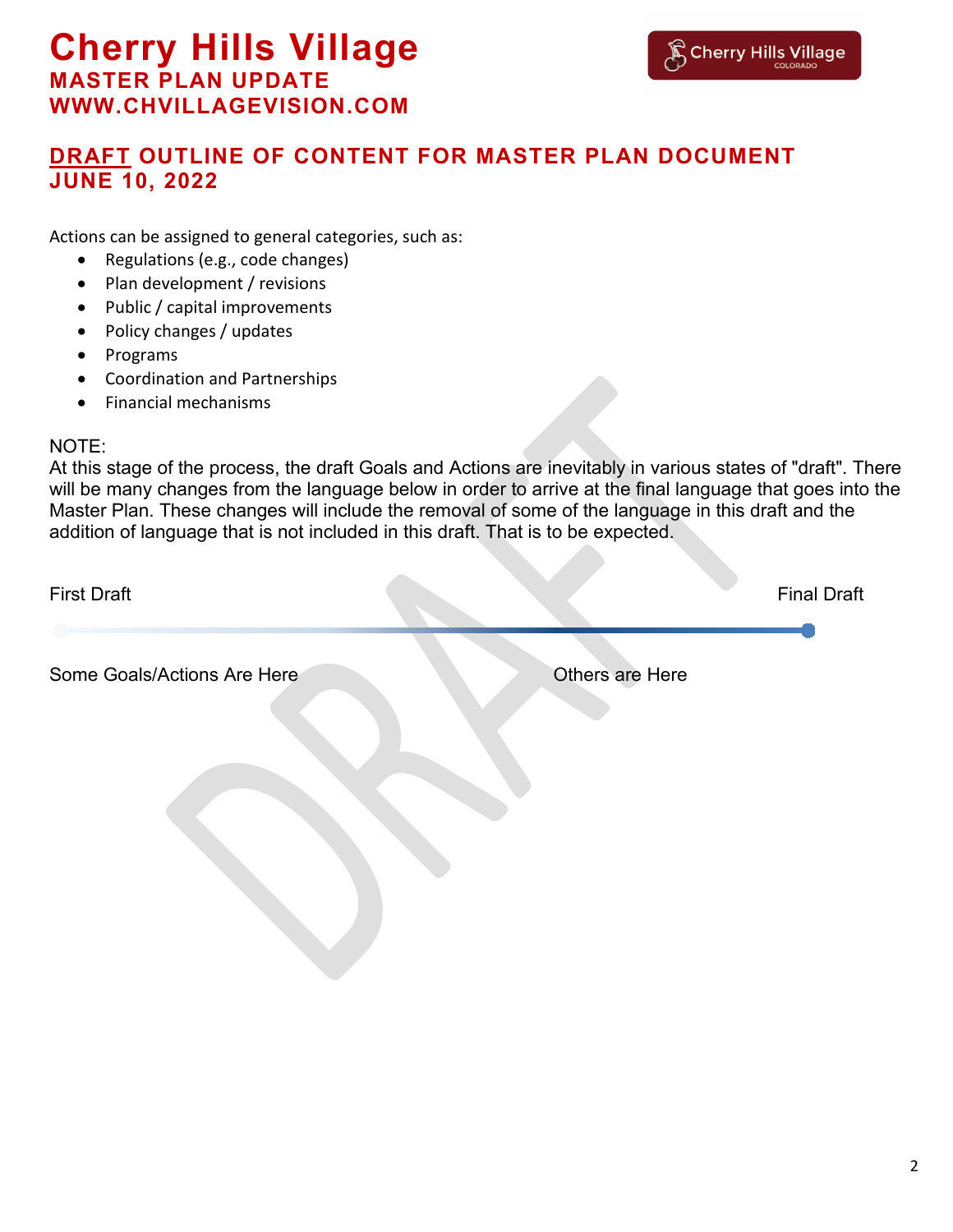#### **1) Community Character**

#### **Draft Guiding Principles:**

- i. The preservation, enhancement, and improvement of public and private areas of the Village, including streets, streetscapes, trails and open spaces, should emphasize a pastoral, safe, serene, and open character.
- ii. The Village's development code and associated regulations should balance private property rights with efforts to preserve and enhance the desired character of the community.

#### **Draft Goal:**

1. Preserve the pastoral, safe, serene, and open character of the Village through regulations on private property.

#### **Draft Actions:**

- 1. Discuss with City Council a more restrictive tree preservation ordinance for private properties.
- 2. Review City standards related to streetlights and/or other outdoor lighting on private property that preserves dark skies while increasing safety.
- 3. Re-evaluate existing regulations that limit the size of new homes in the Village relative to the size of the lot (FAR requirements).
- 4. Review zoning and building codes and periodically update as necessary to ensure that these documents help to preserve the pastoral, safe, serene, and open character of the Village while balancing private property rights.

#### **Draft Goal:**

2. Preserve the pastoral, safe, serene, and open character of the Village through the design and maintenance of streetscapes, public lands and public facilities.

#### **Draft Actions:**

- 1. Designate key view corridors in the Village as the basis for streetscape, park, and trail design and enhancements.
- 2. Adopt streetscape, park, and trail designs that preserve key views of the mountains from local streets, parks, and trails in the Village.
- 3. Implement streetscape designs that incorporate natural landscapes to separate equestrian, pedestrian, and bicycle facilities from travel lanes.

#### **Draft Goal:**

3. Preserve key wildlife corridors in the Village and design trails and plantings to promote the viability of these corridors.

- 1. Designate key wildlife corridors in the Village.
- 2. Adopt policies and/or regulations to facilitate the continuation of key wildlife corridors.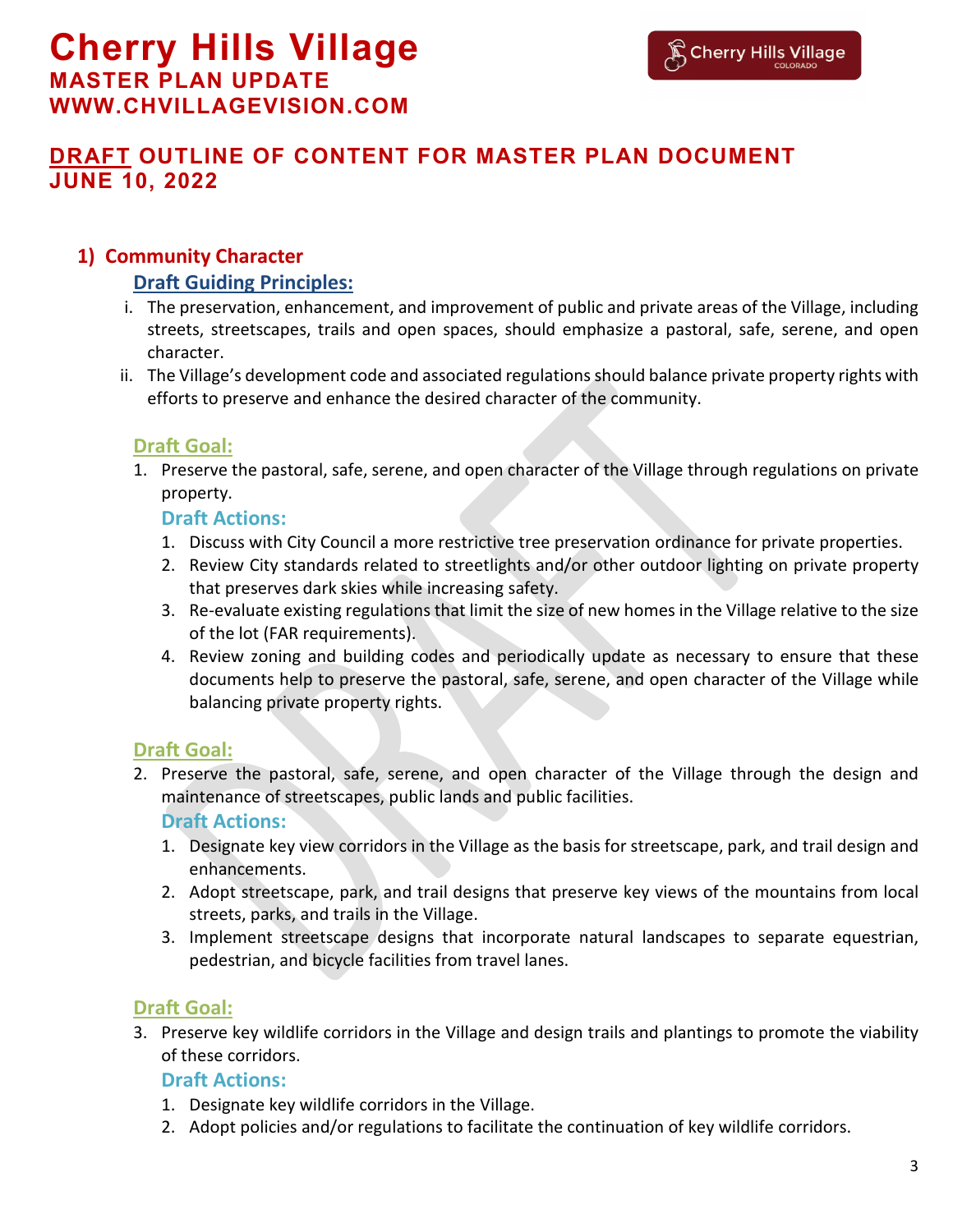## **2) Land Use**

#### **Draft Guiding Principle:**

i. The predominant land use in the Village will remain low density, single-family residential.

#### **Draft Goal:**

1. Maintain the existing land use and development pattern in the Village as primarily single-family detached residential.

#### **Draft Actions**

- 1. Enforce the Municipal Code and the existing zoning of properties in the Village.
- 2. Maintain the existing land uses on properties owned by private clubs, public and private schools, and institutions within the Village.

## **Draft Goal:**

2. Protect floodplain areas within the Village.

- 1. Adopt requirement(s) that the subdivision of land that contains areas encumbered by floodplain will result in new parcels that do not require floodplain variances for compliance with site design requirements for construction.
- 2. Periodically review and amend floodplain regulations for consistency with state and federal requirements.
- 3. Enforce floodplain regulations.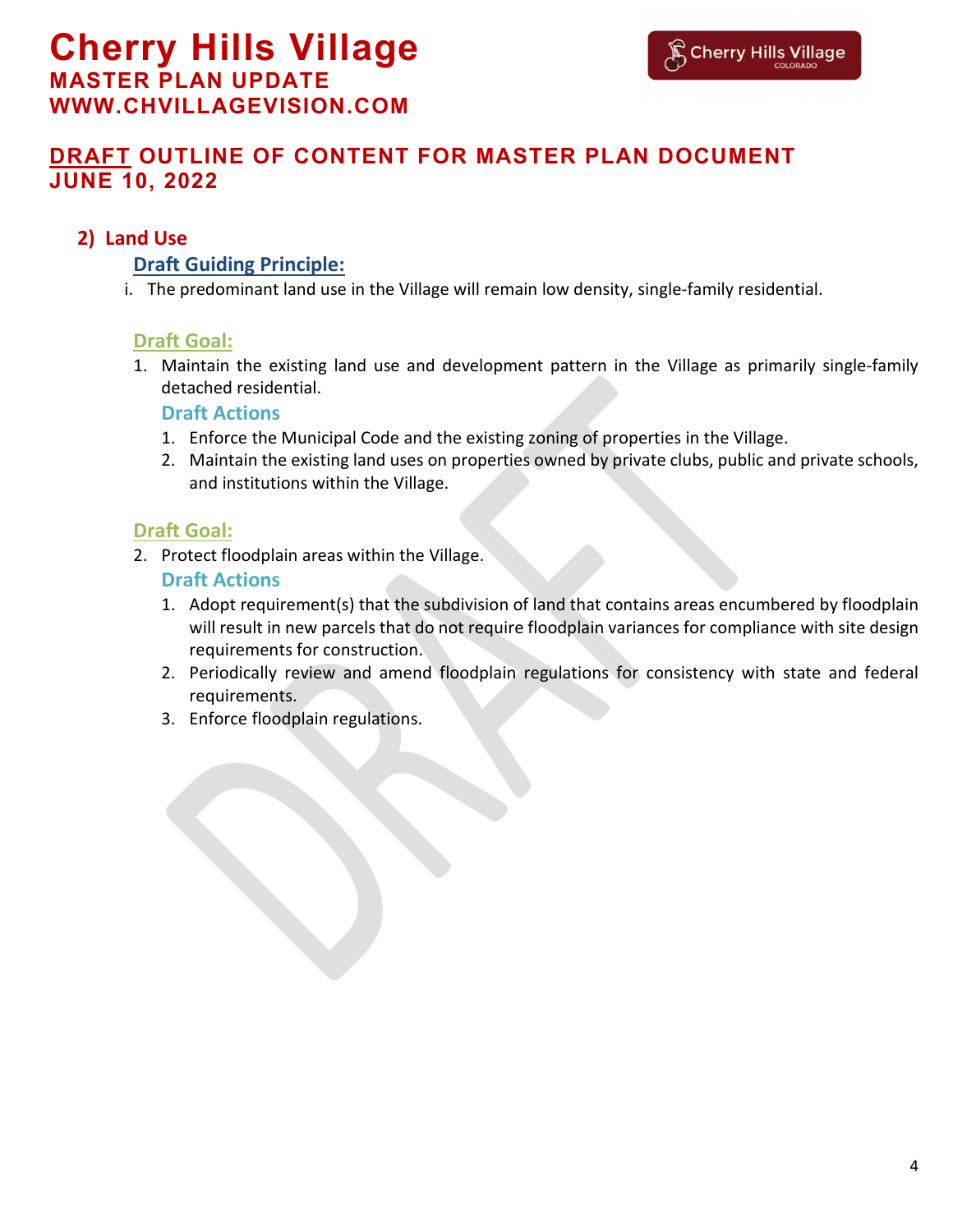## **3) Parks, Trails, and Open Space**

#### **Draft Guiding Principles:**

- i. The Village will preserve, enhance and expand trails and open space areas.
- ii. The design and preservation of parks, trails, and open spaces will focus on enhancing natural features and the character of the Village.
- iii. The preservation of open space, trails, and scenic views of public and private lands is important to the residents of the Village.

#### **Draft Goal:**

1. Maintain and improve the current system of Village-owned parks, trails, and open space.

#### **Draft Actions**

- 1. Identify and work to preserve natural areas that are important to Village residents.
- 2. Increase open space preservation that may be initiated by private landowners.
- 3. Continue to identify and obtain new funding sources for parks, trails, and open space in the Village including public and private grant funds.
- 4. Install additional amenities (shelters, drinking fountains, benches, playgrounds, etc.) in existing parks, based upon the interest of residents.
- 5. Continue to work with the Parks, Trails, and Recreation Commission (PTRC) to hold special events and activities in Village parks and open space.
- 6. Identify locations for and complete improvements for new parks and open spaces, given existing topography, view corridors, and access to nearby streets, school facilities, and other Village amenities.
- 7. When possible, coordinate the use of open space with neighborhood drainage needs.

## **Draft Goal:**

- 2. Preserve and enhance the system of trails and sidewalks when feasible. **Draft Actions**
	- 1. Identify a list of gaps in the trail system and secure funding to acquire land or provide for easements to complete these linkages in the trail system.
	- 2. Install additional trail markers, wayfinding, and signage as needed to provide sufficient awareness of the trail system in the Village.
	- 3. Work with CDOT and adjacent jurisdictions to improve pedestrian and bike path amenities and crossings along state-controlled roadways.
	- 4. Preserve and enhance funding sources for trails owned by the Village.
	- 5. Integrate ongoing planning and design for the High Line Canal into the Village's plans and operations for trails.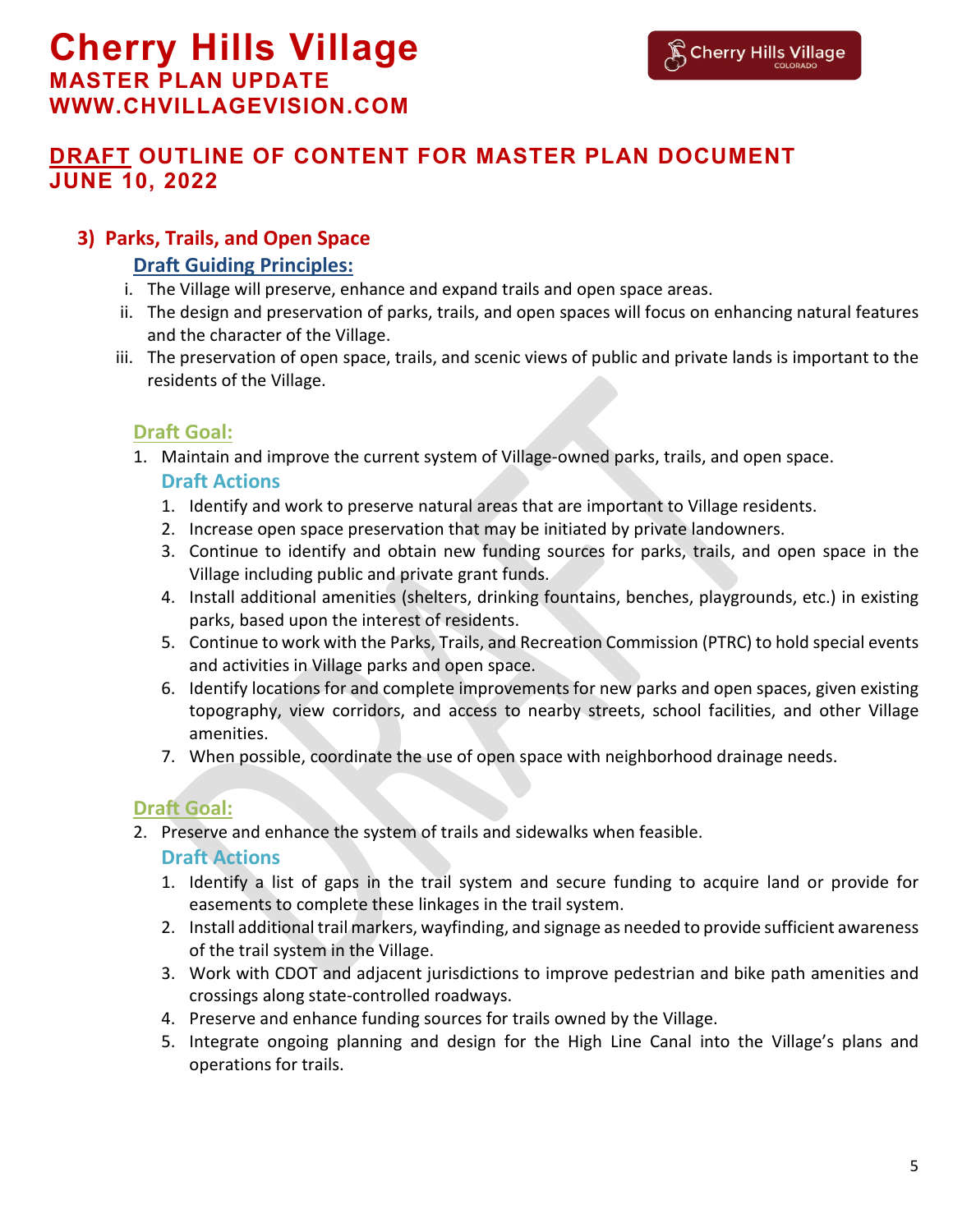#### **Draft Goal:**

- 3. Preserve Quincy Farm for the current and future enjoyment and education of residents. **Draft Actions**
	- 1. Continue to coordinate with the Cherry Hills Land Preserve to activate Quincy Farm.
	- 2. Integrate ongoing planning and design for Quincy Farm into the Village's plans and operations for parks and open space.
	- 3. Preserve and enhance funding sources for Quincy Farm.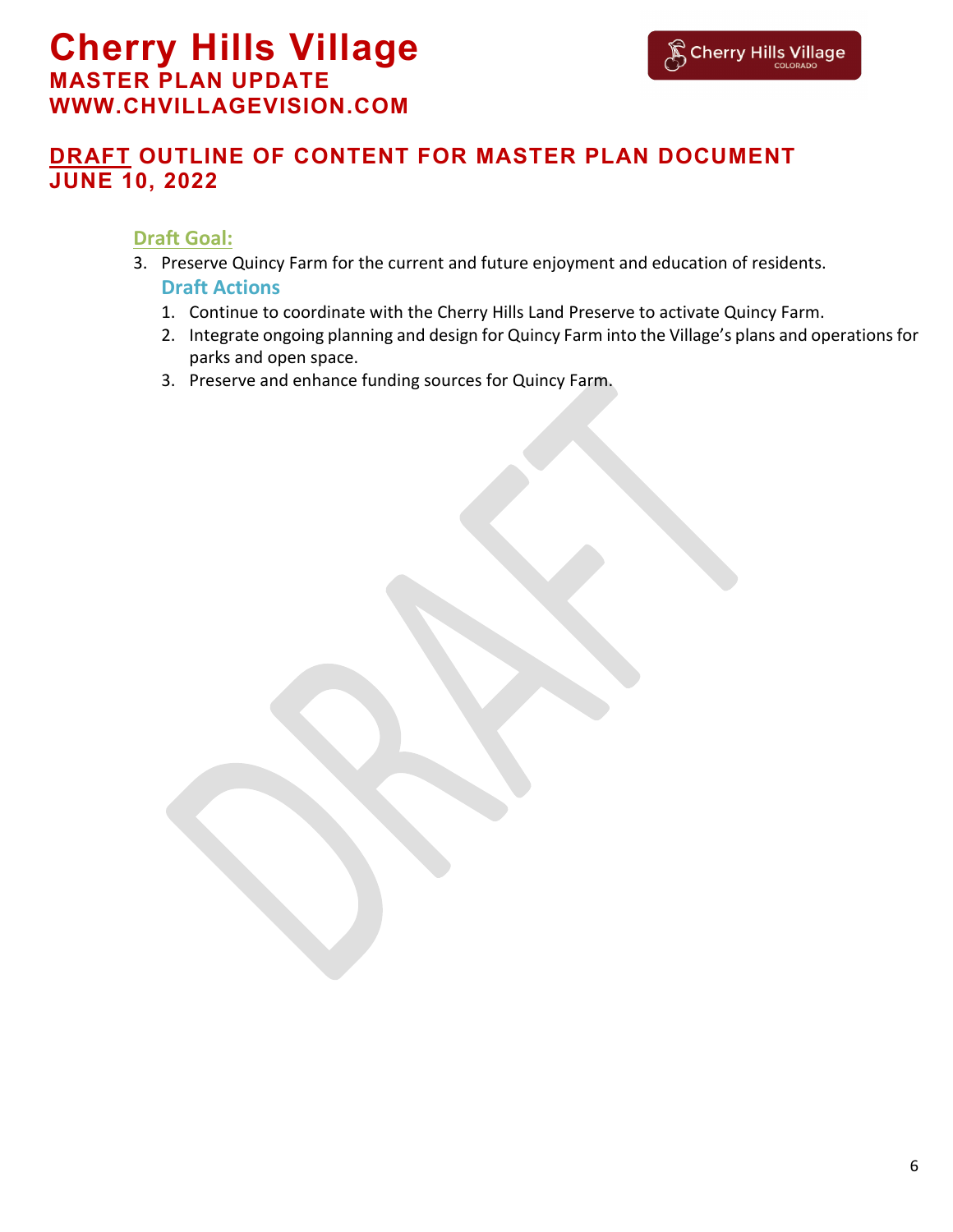#### **4) Transportation**

#### **Draft Guiding Principles:**

- i. Minimize cut through traffic on Village streets and improve resident access to arterial routes.
- ii. Improve safety and reduce the speed of vehicular and bicycle travel on streets and trails through the Village.
- iii. Reduce conflicts between various modes of travel (vehicular, bicycle, pedestrian, and equestrian).

#### **Draft Goal:**

1. Promote strategic improvements that provide for safe and efficient movement for Village residents, with minimal impact on cut through traffic.

#### **Draft Actions**

- 1. Coordinate with CDOT and neighboring jurisdictions to optimize improvements for traffic along state routes within or adjacent to the Village.
- 2. Coordinate with CDOT and neighboring jurisdictions to enhance, improve, and create nonvehicular improvements and connections along state routes within or adjacent to the Village.

#### **Draft Goal:**

2. Pursue opportunities to improve safety and the experience of multimodal transportation in the Village.

- 1. Complete street designs for Quincy, Dahlia, Holly, and Clarkson that incorporate the natural separation of biking and walking paths from vehicular travel lanes.
- 2. Complete a road diet analysis for E. Mansfield Avenue.
- 3. Install signs and enhanced crosswalk markings (signals, paving, painting, etc.), at locations where trails cross streets.
- 4. Work with CDOT to install improvements to increase safety for people biking and walking along and across state-managed routes in Cherry Hills Village.
- 5. Implement signage and pavement markings, as needed, to better separate bicycle and pedestrian traffic on trails in the Village.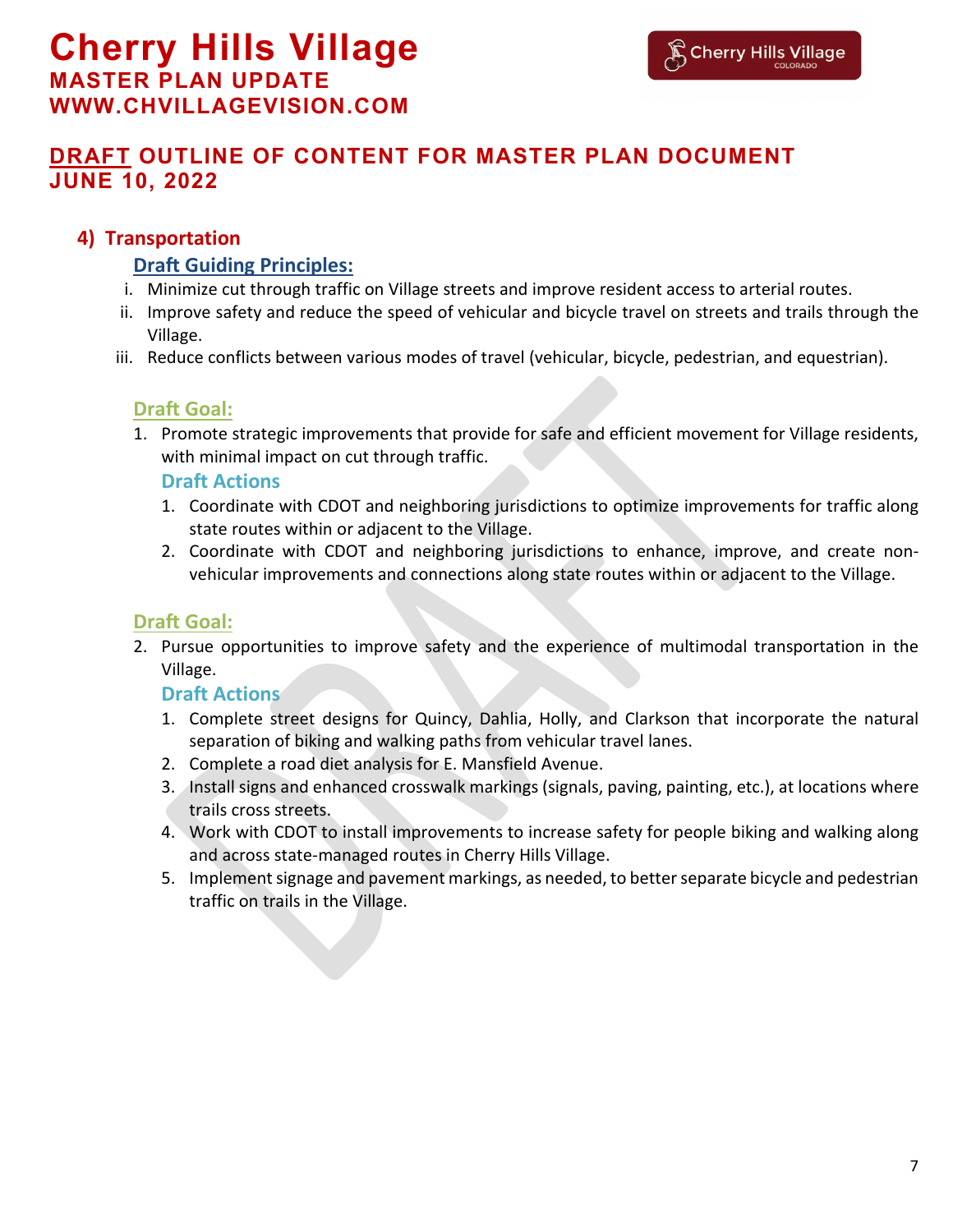#### **5) Infrastructure/Facilities**

#### **Draft Guiding Principles:**

- i. The Village will provide guidance to water/sewer districts seeking to consolidate in order to improve services for residents.
- ii. The Village will consider feasible strategies to improve telecommunications services around the Village.
- iii. The Village will work with other regional partners and guide private property owners to resolve drainage issues.
- iv. The Village will consider feasible strategies to underground utilities.
- v. The Village will enforce floodplain regulations.

#### **Draft Goal:**

1. Work with the private sector to improve telecommunications within the Village.

#### **Draft Action**

1. Coordinate with technology providers to install high speed fiber around the Village.

## **Draft Goal:**

2. Collaborate with regional partners and private property owners to improve drainage and flooding issues in the Village.

#### **Draft Actions**

- 1. Educate private property owners regarding floodplain regulations and enforce them as part of the code administration and site development review process.
- 2. Continue to educate residents regarding stormwater infrastructure issues and options.
- 3. Actively seek opportunities to solve stormwater issues for multiple properties with a single pond or series of connected ponds that reduces the size of ponds on individual residential lots.
- 4. Continue to work with Denver Water and the High Line Canal Conservancy regarding issues related to the Canal.

## **Draft Goal:**

3. Leverage existing funding streams to underground utilities in phases and in targeted locations around the Village.

- 1. Develop a prioritized list for the undergrounding of utilities and a schedule for the completion of undergrounding utilities for these street segments, using the 1 percent of funds already collected by Xcel Energy for undergrounding.
- 2. Develop and distribute a packet of educational materials for property owners regarding undergrounding and the formation of General Improvement Districts (GIDs).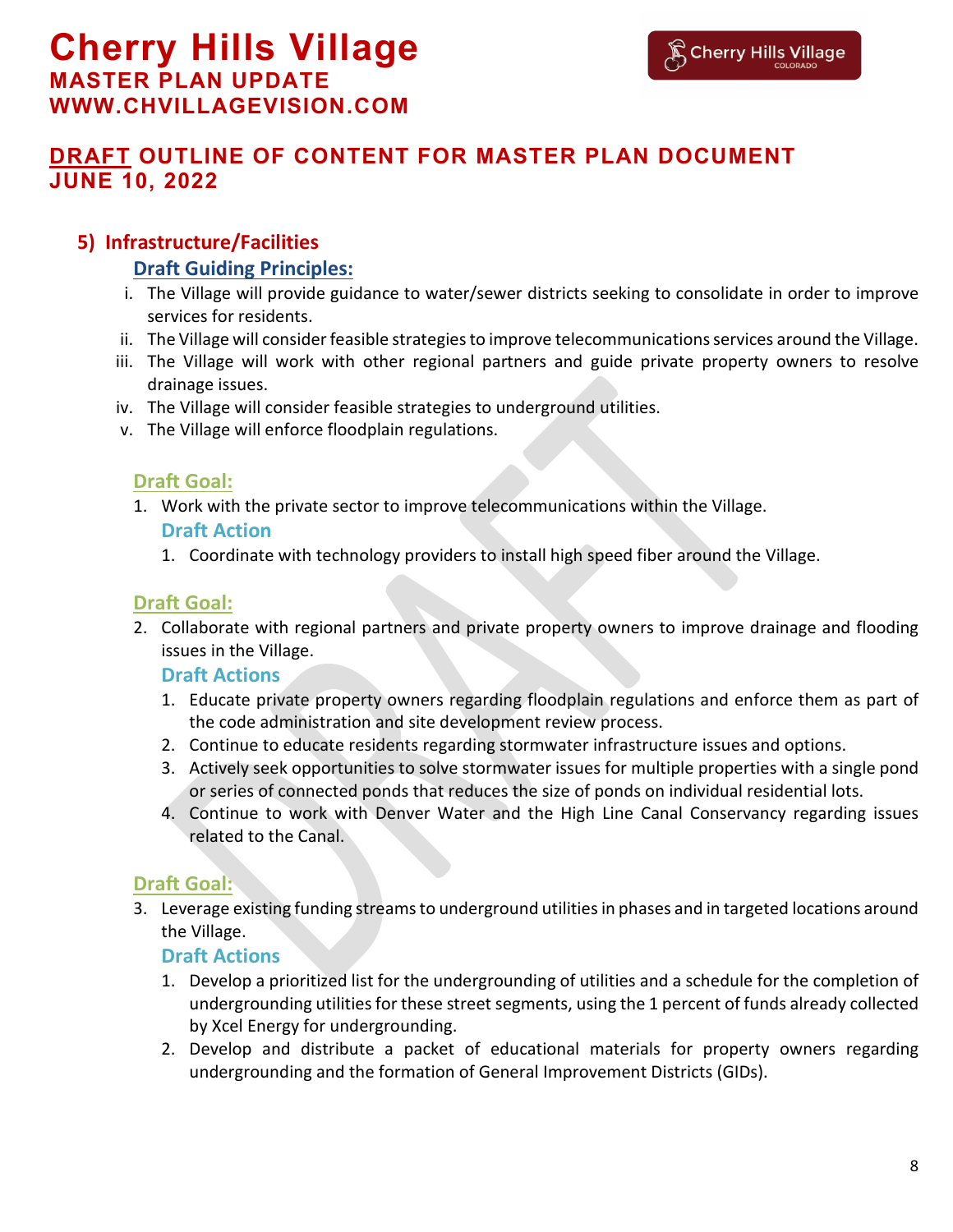#### **6) Sustainability and Resiliency**

#### **Draft Guiding Principles:**

- i. The Village will pursue strategies to enhance resiliency, through education with residents and coordination with regional partners.
- ii. The City will continue to explore ways to reduce the environmental impact of its operations and services, including the use of renewable energy sources.
- iii. The Village should pursue incentives and other programs to increase resident participation in environmentally friendly or sustainable practices such as green building and recycling.

## **Draft Goal:**

1. Reduce the environmental footprint of the City's operations and services.

#### **Draft Action**

1. Create an action plan to reduce the environmental footprint of the City's operations and services, including the City's water usage, and increase the use of renewable energy sources.

## **Draft Goal:**

2. Develop a menu of incentives for private property owners to adopt water conservation, green building, and other techniques for environmental sustainability.

#### **Draft Actions**

- 1. Develop a set of incentives (such as a lower permit fees or expedited plan review) to encourage private property owners to reduce water usage.
- 2. Implement a program of incentives (such as lower permit fees or expedited plan review) to encourage the use of green building techniques (i.e. solar, use of energy efficient HVAC systems, etc.)
- 3. Modify zoning regulations and building standards to incentivize the use of alternative energy devices (for wind, solar, etc.), while ensuring they are designed to minimize the visual impacts on adjacent properties and blend with the prevailing character of the surrounding neighborhoods and the Village.

#### **Draft Goal:**

3. Develop a set of programs and regulations to reduce wildfire risk in the Village.

- 1. Coordinate with Arapahoe County as part of the County's Hazard Mitigation Plan, which addresses threats from natural disasters.
- 2. Coordinate with South Metro Fire and Rescue to promote wildfire prevention and mitigation strategies for private properties.